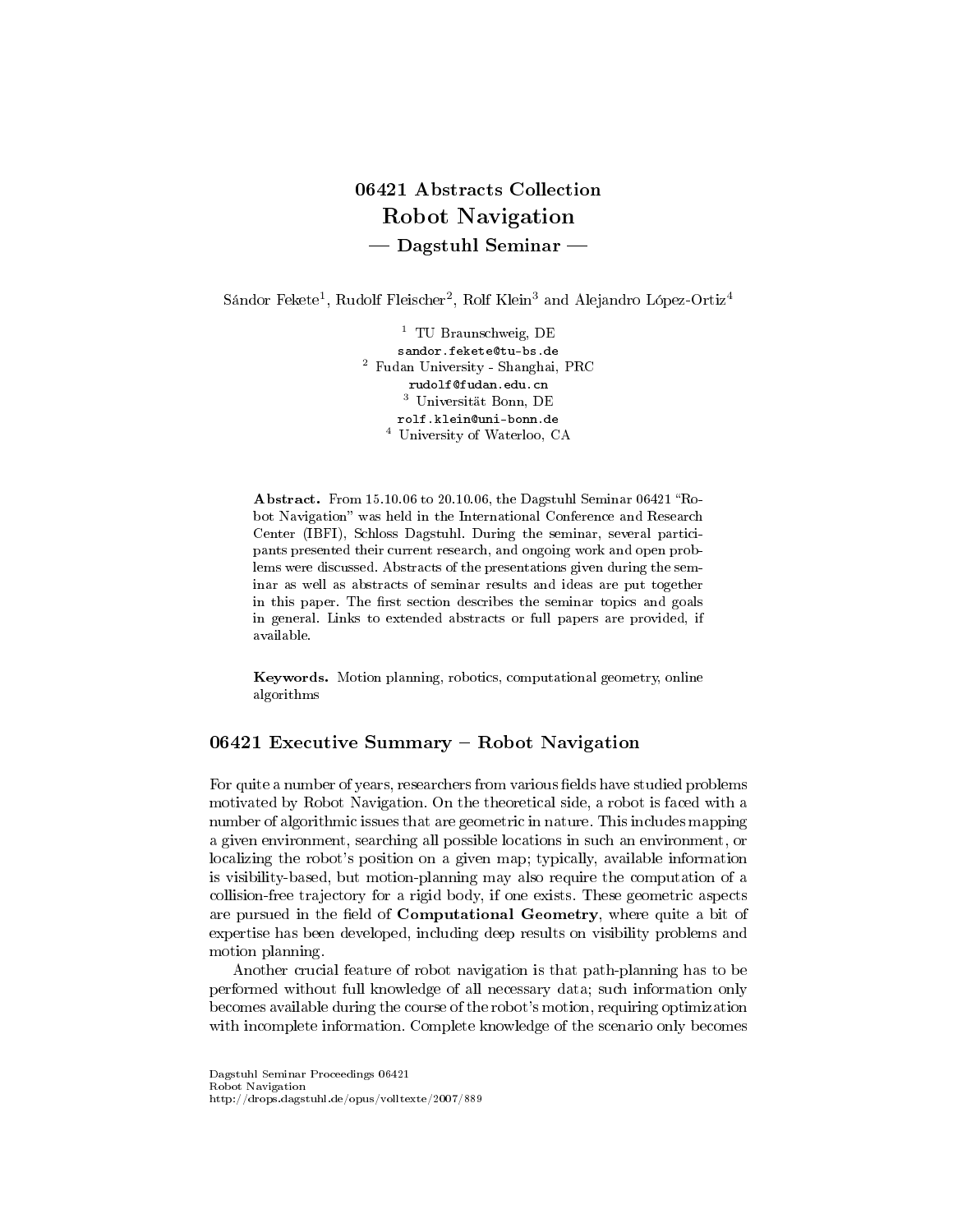known after a strategy has actually been applied. This means that in addition to the geometric issues described above, an algorithm has to protect against various possibilities (including faulty sensors or inaccurate data), instead of basing its decisions on a complete description of the tasks ahead. Problems of this type are studied in the field of Online Algorithms.

On the other hand, computer scientists and engineers from the field of  $\mathbf{Ro}$ botics who work with real robots have made tremendous progress in developing systems that can perform a multitude of practical tasks. These technical possibilities give rise to a number of scenarios that have been studied in theory for a number of years. Thus, practitioners can benefit from the expertise of theoreticians. On the other hand, actual real-world scenarios tend to impose requirements that are more or less different from the ones previously considered in theory; moreover, some novel capabilities give rise to additional theoretical questions that pose new and exciting challenges.

A predecessor workshop took place December 7 to 12, 2003. An excellent example of a successful interaction between theoreticians and practitioners is the direct result of this workshop: The video "Searching with an autonomous robot" (available at the website http://videos.compgeom.org/socg04video/) is based on discussions between the theoreticians Sándor Fekete (TU Braunschweig) and Rolf Klein (Universität Bonn), and the practitioner Andreas Nüchter (Fraunhofer Institute for Autonomous Intelligent Systems), who met at this Dagstuhl workshop. Using the specifications of an existing autonomous robot, a new strategy was developed for optimally locating an object hidden behind a corner. Currently, further work on broad extensions of this scenario is in the planning, showing that theory meeting practive can lead to real breakthroughs. This fruitful contact has only become possible by the previous Dagstuhl workshop on Robot Navigation.

The workshop in 2006 brought together 31 researchers from 9 different countries. The 25 presentations, varying in length, covered a large variety of topics, including selected results from online algorithms, search problems and search games, self-localization, motion and path planning, mapping, and swarm navigation. Talks were spread over the week to allow for plenty of time for discussions between the talks, thus giving participants a chance to exchange problems and ideas. We are positive that many of them will lead to new results and publications.

The growing demand and opportunities for close interaction between practitioners and theoreticians became apparent at the Open Problem Session, which saw a very lively debate on how interaction between theory and practice is seen by the various communities and how it might be improved. The central question seemed to be what is the best or correct way to model real robots such that theoretical results become meaningful for practitioners.

As usual, Schloß Dagstuhl proved to be an excellent place to hold a great meeting, so we would not only like to thank the participants of the seminar for making this a very successful event, but also the Dagstuhl staff for providing a friendly and stimulating working environment.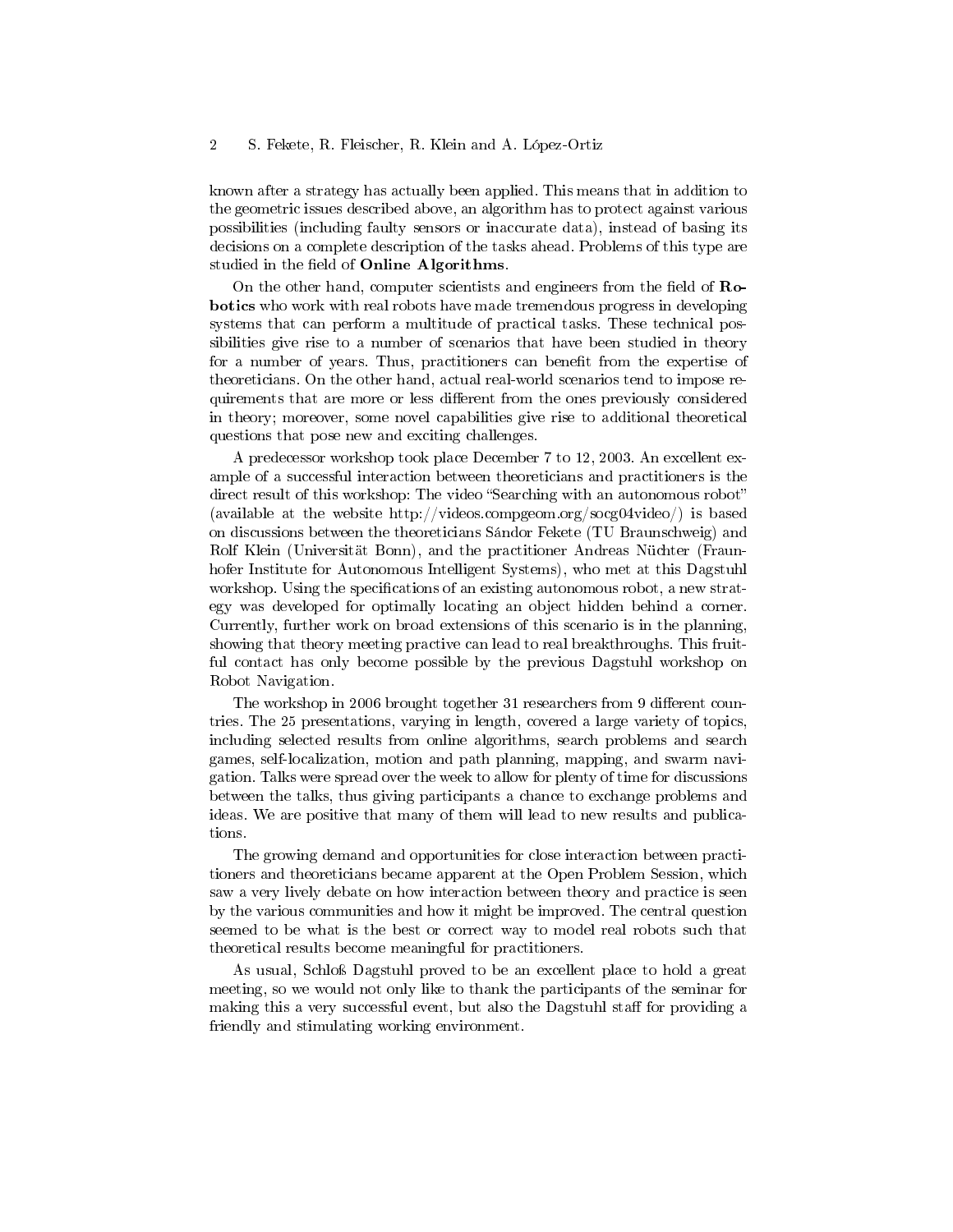Keywords: Motion planning, robotics, computational geometry, online algorithms

Joint work of: Fekete, Sándor; Fleischer, Rudolf; Klein, Rolf; López-Ortiz, Alejandro

Extended Abstract: <http://drops.dagstuhl.de/opus/volltexte/2007/872>

## Hide-and-Seek on a Network

Steve Alpern (London School of Economics, GB)

Given a finite network  $Q$ , on may consider the following hide and seek game  $G = G(Q)$ . The Hider (maximizer) simply picks a point H in G, not necessarily a node. The Searcher chooses a unit speed path  $S(t)$  that covers Q. The payoff T is the time taken for the Searcher to find the Hider,  $T = \min\{t : S(t) = H\}$ . The network Q is said to be 'simply searchable' if a Chinese Postman path, traversed equiprobably in either direction, is optimal for the Searcher. It is called 'easily hidable' if the uniform distribution is an optimal strategy of the Hider. We show that symmetric networks are easily hidable. For such networks an optimal search strategy is a Utilitarian Postman path (minimizes the expected time to reach a random point), traversed equiprobably in either direction.

Keywords: Search, game, network, Chinese Postman path

# Optimal Simulation of Anytime Algorithms using Contract Algorithms

Spyros Angelopoulos (University of Waterloo, CA)

A contract algorithm is an algorithm which is given, as an input parameter, a specified amount of allowable computation time. The algorithm must then compute a solution within the alloted time. An interruptible algorithm, in contrast, can be queried at any point during its execution and must be able to output a solution at the exact query point. It is known that interruptible algorithms can be simulated by contract algorithms using iterative deepening techniques; however, the simulation incurs a penalty in the performance of the solution, as measured by the so-called acceleration ratio.

In this talk I will present optimal upper and lower bounds for the acceleration ratio resulting from such simulation strategies. This resolves an open conjecture by Bernstein, Finkelstein and Zilberstein, who gave an optimal strategy under the restriction of round-robin and length-increasing contract schedules but whose optimality in the general, unrestricted case had remained open.

Joint work of: López-Ortiz, Alejandro; Angelopoulos, Spyros; Hamel, Angele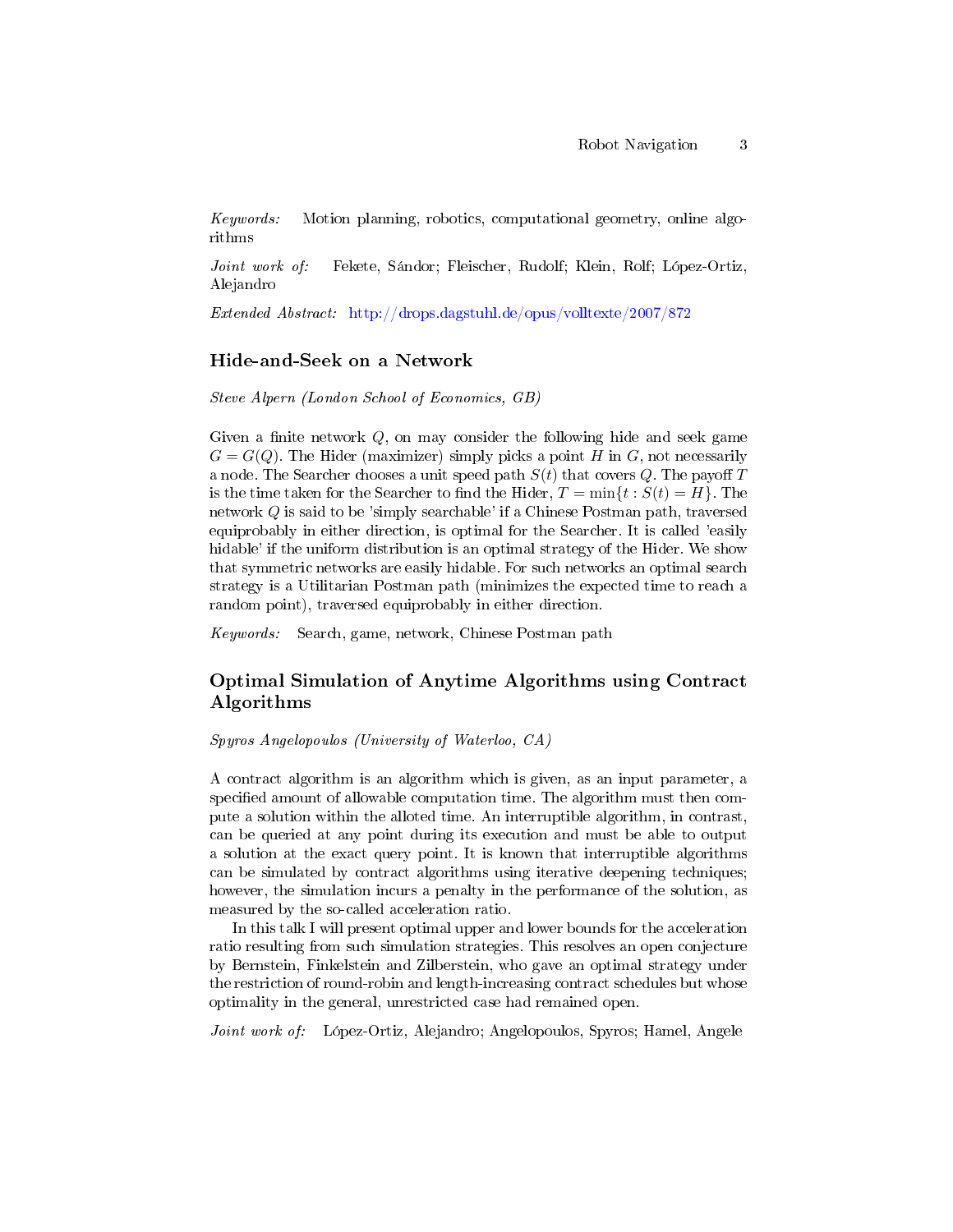See also: A. López-Ortiz, S. Angelopoulos, A. Hamel. Optimal Scheduling of Contract Algorithms for Any-time Problems. Proceedings of the 21st National Conference of the American Association for Artificial Intelligence (AAAI), 2006.

# Distance Trisector Curves in Regular Convex Distance Metrics

Tetsuo Asano (JAIST - Ishikawa, J)

Given a set of polygonal obstacles in the plane, it is rather easy to compute a shortest path between two specified points.

Unfortunately, such a shortest path is most dangerous for robots because it connects corner to corner. If we prefer a safe path, we could use a Voronoi diagram for obstacles and took a path along Voronoi edges.

In this talk we propose another Voronoi diagram based in trisector curves instead of perpendicular bisectors for ordinary Voronoi diagrams.

The Voronoi diagram has many mathematically interesting properties, but theoretically it is quite hard even to draw it. Then, we introduce a notion of convex distance metric by which we can draw Voronoi edges as polygonal chains.

Keywords: Trisector curve, distance metric, Voronoi diagram

Full Paper: [http://www.jaist.ac.jp/](http://www.jaist.ac.jp/~t-asano/e-index.htm)∼t-asano/e-index.htm

## Adaptive Analysis of On-line Algorithms

Reza Dorrigiv (University of Waterloo, CA)

On-line algorithms are usually analyzed using competitive analysis, in which the performance of on-line algorithm on a sequence is normalized by the performance of the optimal on-line algorithm on that sequence. In this paper we introduce adaptive/cooperative analysis as an alternative general framework for the analysis of on-line algorithms. This model gives promising results when applied to two well known on-line problems, paging and list update. The idea is to normalize the performance of an on-line algorithm by a measure other than the performance of the on-line optimal algorithm OPT. We show that in many instances the perform of OPT on a sequence is a coarse approximation of the difficulty or complexity of a given input. Using a finer, more natural measure we can separate paging and list update algorithms which were otherwise undistinguishable under the classical model. This creates a performance hierarchy of algorithms which better reflects the intuitive relative strengths between them. Lastly, we show that, surprisingly, certain randomized algorithms which are superior to MTF in the classical model are not so in the adaptive case. This confirms that the ability of the on-line adaptive algorithm to ignore pathological worst cases can lead to algorithms that are more efficient in practice.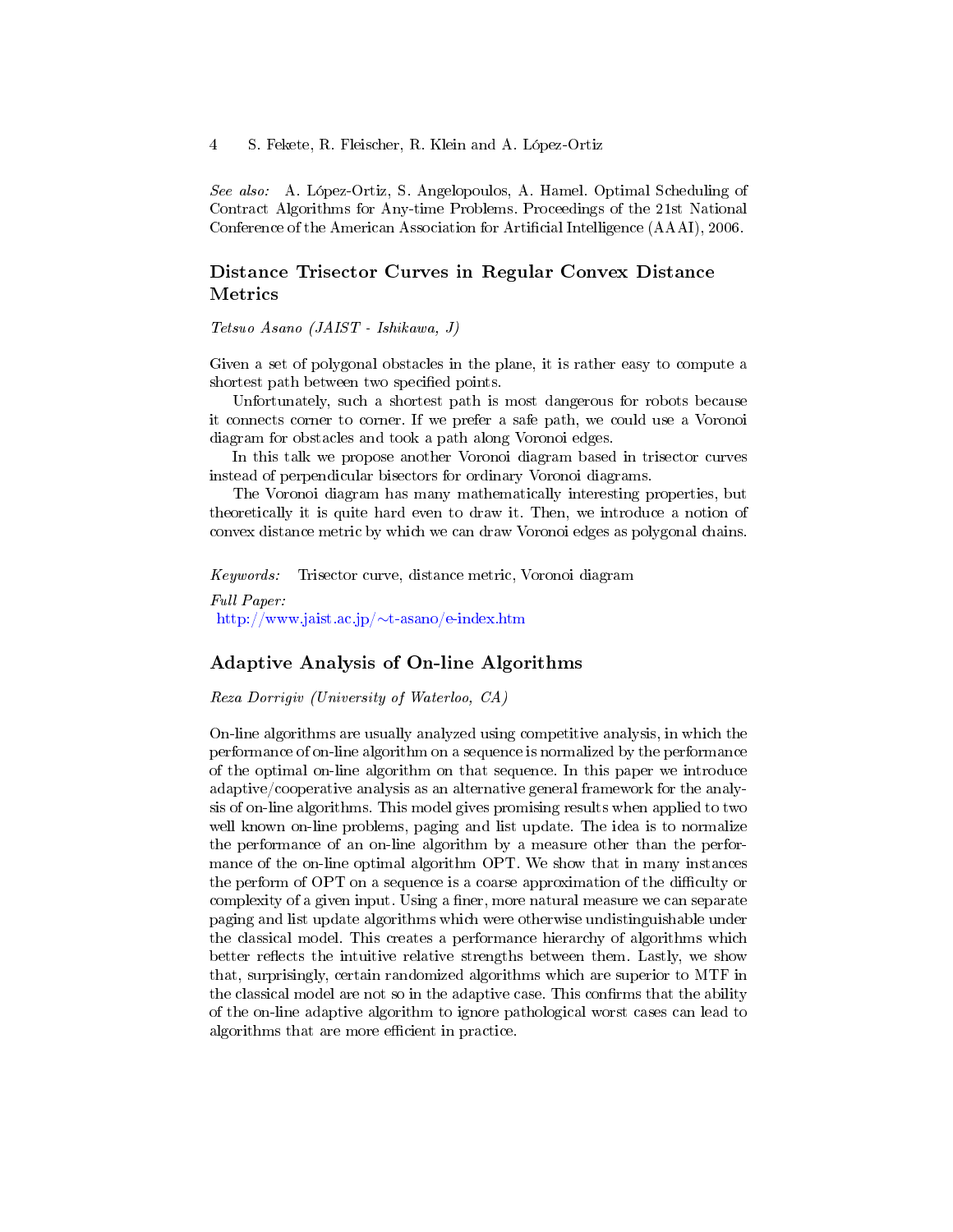Keywords: On-line algorithms, paging, adaptive/cooperative analysis

Joint work of: Dorrigiv, Reza; López-Ortiz, Alejandro

## Searching with an Autonomous Robot

Sándor Fekete (TU Braunschweig, D)

We discuss online strategies for visibility-based searching for an object hidden behind a corner, using Kurt3D, a real autonomous mobile robot. This task is closely related to a number of well-studied problems.

Our robot uses a three-dimensional laser scanner in a stop, scan, plan, go fashion for building a virtual three-dimensional environment.

Besides planning trajectories and avoiding obstacles, Kurt3D is capable of identifying objects like a chair.

We derive a practically useful and asymptotically optimal strategy that guarantees a competitive ratio of 2, which differs remarkably from the well-studied scenario without the need of stopping for surveying the environment.

Our strategy is documented in a video. This work resulted from an interdisciplinary collaboration, originating at a previous Dagstuhl workshop.

Keywords: Searching, visibility problems, watchman problems, online searching, competitive strategies, autonomous mobile robots, three-dimensional laser scanning, Kurt3D

Joint work of: Fekete, Sándor; Klein, Rolf; Nüchter, Andreas

Full Paper: <http://arxiv.org/abs/cs.RO/0404036>

See also: Computational Geometry: Theory and Applications, 34 (2), 2006, pp. 102-115

#### Network Search Games: some old and new results

Shmuel Gal (University of Haifa, IL)

This survey is concerned with searching a network looking for a hidden immobile object, or target.

The searcher chooses a continuous path in the network and finds the target as soon as he reaches its location. The situation is analyzed as a Search Game assuming that the 'target' is an independent player who wishes to hide. Thus, we use a worst case analysis looking for a search strategy that guarantees minimum expected time for any hiding strategy of the target. The search problems covered by this research are important for the usual applications (civil or military) of Search Theory and also for some other applications such as the surveillance of communication networks in order to deter eavesdroppers.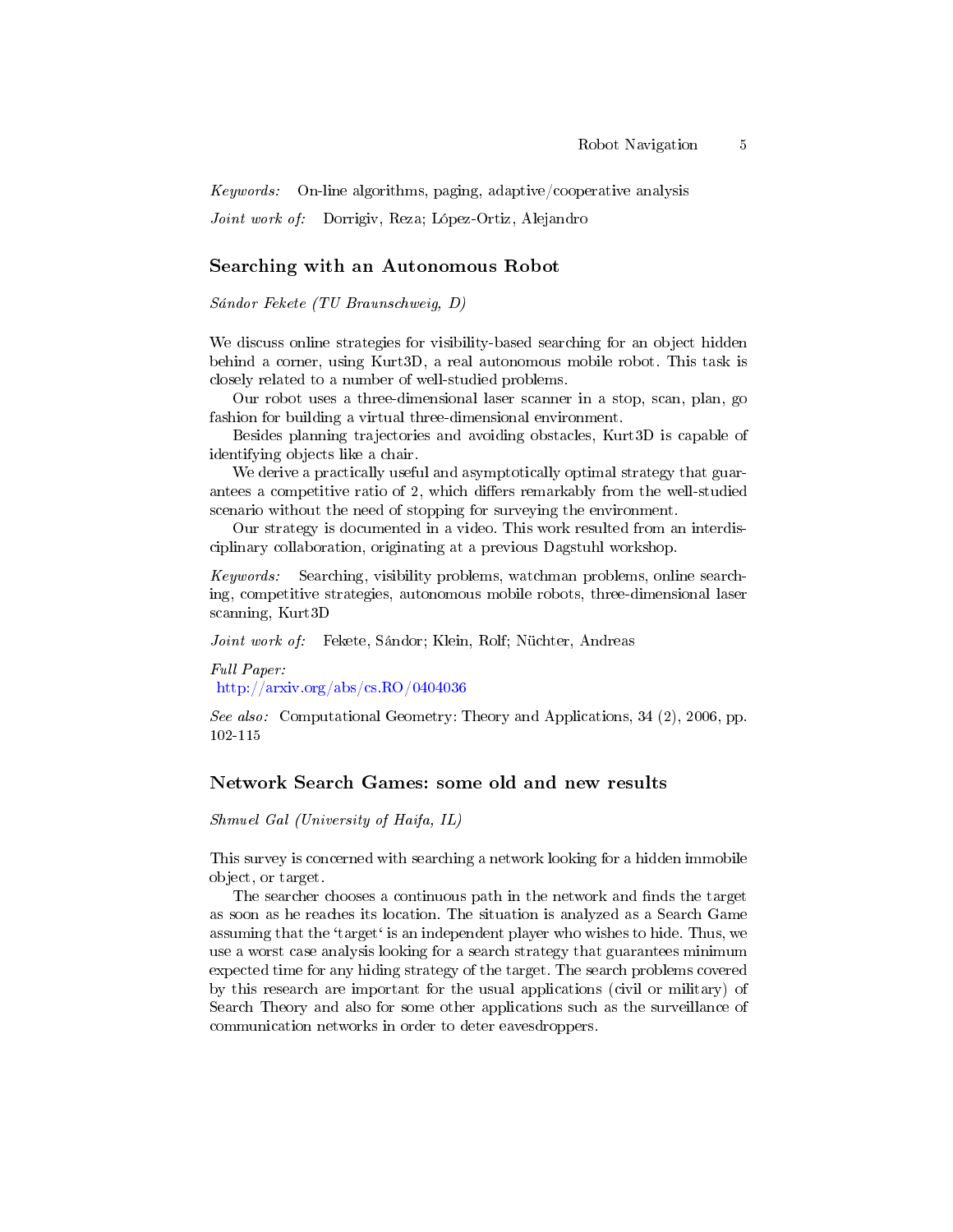We will focus on characterizing networks which should be searched using a simple strategy. A network is called simply searchable if an optimal search strategy can be obtained as follows. Find a minimal path that visits all the arcs and traverse it with probability half in each direction (either forward or backward). In the case that the searcher has to start from a fixed point the minimal path has to start and to end at the starting point so that it need to be closed (a Chinese postman tour). For a fixed starting point, Gal (2000) showed that a network is simply searchable if and only if the graph is weakly Eulerian, (i.e., it consists of several Eulerian sub-graphs connected in a tree-like structure). In the more recent research we allow the searcher to choose the starting point of his search trajectory.

We show that trees are simply searchable. Then, we extend the result to a family of networks which also includes some unions of trees and Eulerian curves. We also present the recent result that, contrary to the fixed start case, simple searchability is not a topological property.

This talk presents a survey of the results but also describes the ideas used in the proofs of the theorems for both fixed start and arbitrary start problems.

Keywords: Search Games, Arbitrary Start, Chinese Postman, Weakly Eulerian

Joint work of: Gal, Shmuel; Alpern, Steve; Baston, Vic; Dagan, Arnon

# Online distributed strategies for maintaining connectivity in mobile networks

#### Jaroslaw Kutylowski (Universität Paderborn, D)

For a robotic team engaged in work on a large terrain it is crucial to keep in contact using a wireless network. In many situations one cannot rely on any existing infrastructure, thus the usage of ad-hoc networks is the only possibility to establish a communication infrastructure.

Considering large terrain and/or harsh atmospheric conditions, wireless links may be limited to a transmission distance which does not yield a connected communication graph between employed robots. We propose a remedy to this problem by establishing a mobile backbone structure, composed of stations which act as repeaters for wireless links.

We study the problems occuring when using repeaters as a mobile backbone. We develop highly distributed and local strategies which allow the stations to maintain the backbone and ensure connectivity under various dynamics of the system. Our focus is both on efficiency of the strategies developed and on providing solutions which require only a local view of the system.

The talk gives a brief overview over problems, solution ideas and open questions.

Keywords: Ad-Hoc Networks, Distributed Algorithms, Self-Organization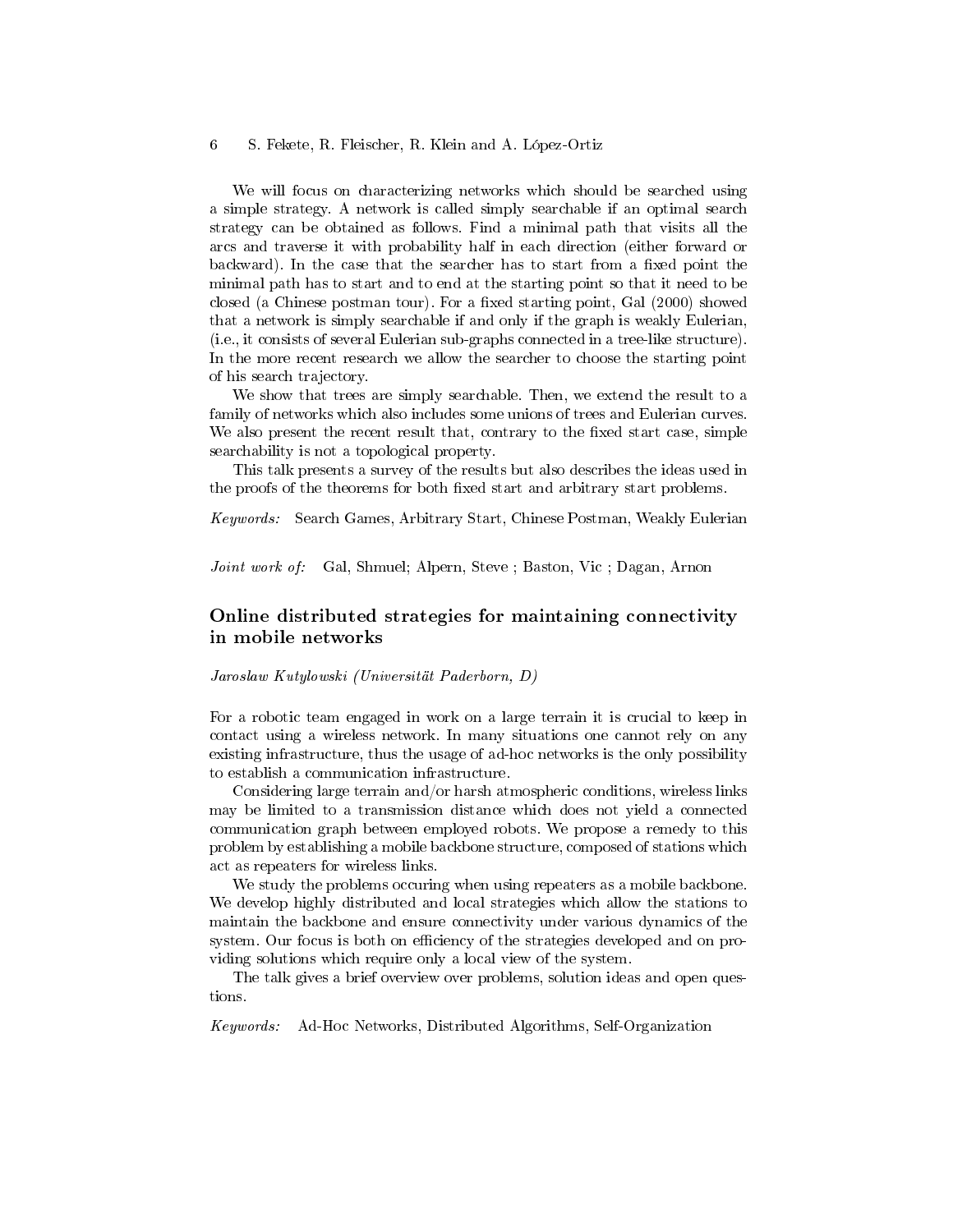#### Competitive Online Searching for a Ray in the Plane

Elmar Langetepe (Universität Bonn, D)

We consider the problem of a searcher that looks, for example, for a lost flashlight in a dusty environment. The searcher finds the flashlight as soon as it crosses the ray emanating from the flashlight. In order to pick it up, the searcher moves to the origin of the light beam. We compare the length of the path of the searcher to the shortest path to the goal.

First, we give a search strategy for a special case of the ray search—the window shopper problem—, where the ray we are looking for is perpendicular to a known ray. Our strategy achieves a competitive factor of 1.059 . . ., which is optimal. Then, we consider rays in arbitrary position in the plane. We present an online strategy that achieves a factor of 22.513 . . ., and give a lower bound of  $2\pi e = 17.079...$ 

Keywords: Online motion planning, competitive analysis, ray search

Joint work of: Eubeler, Andrea; Fleischer, Rudolf; Kamphans, Tom; Klein, Rolf; Langetepe, Elmar; Trippen, Gerhard

Full Paper: <http://drops.dagstuhl.de/opus/volltexte/2007/868>

# An Extremely Fast, Exact Algorithm for Finding Shortest Paths in Static Networks with Geographical Background

Ulrich Lauther (Siemens - München, D)

We present a new algorithm for fast and exact calculation of shortest paths in graphs with geometrical information in nodes (coordinates), e.g.road networks. The method is based on preprocessing and is therefore best suited for static graphs, i.e. graphs with fixed topology and edge costs. In the preprocessing phase, the network is divided into regions and edge flags are calculated that indicate whether an edge belongs to a shortest path into a given region. In the path calculation step, only those edges need to be investigated that carry the appropriate flag. As compared to a classical Dijkstra implementation, we achieve a typical speed-up by a factor of 150 ... 500 on US-roadmaps provides by the 9th DIMACS challenge, containing between 260.000 and 6.3 million nodes.

The concept of edge flags and how to use them in the path finding algorithm is discussed in this talk; the preprocessing step is just outlined.

Keywords: Shortest path, preprocessing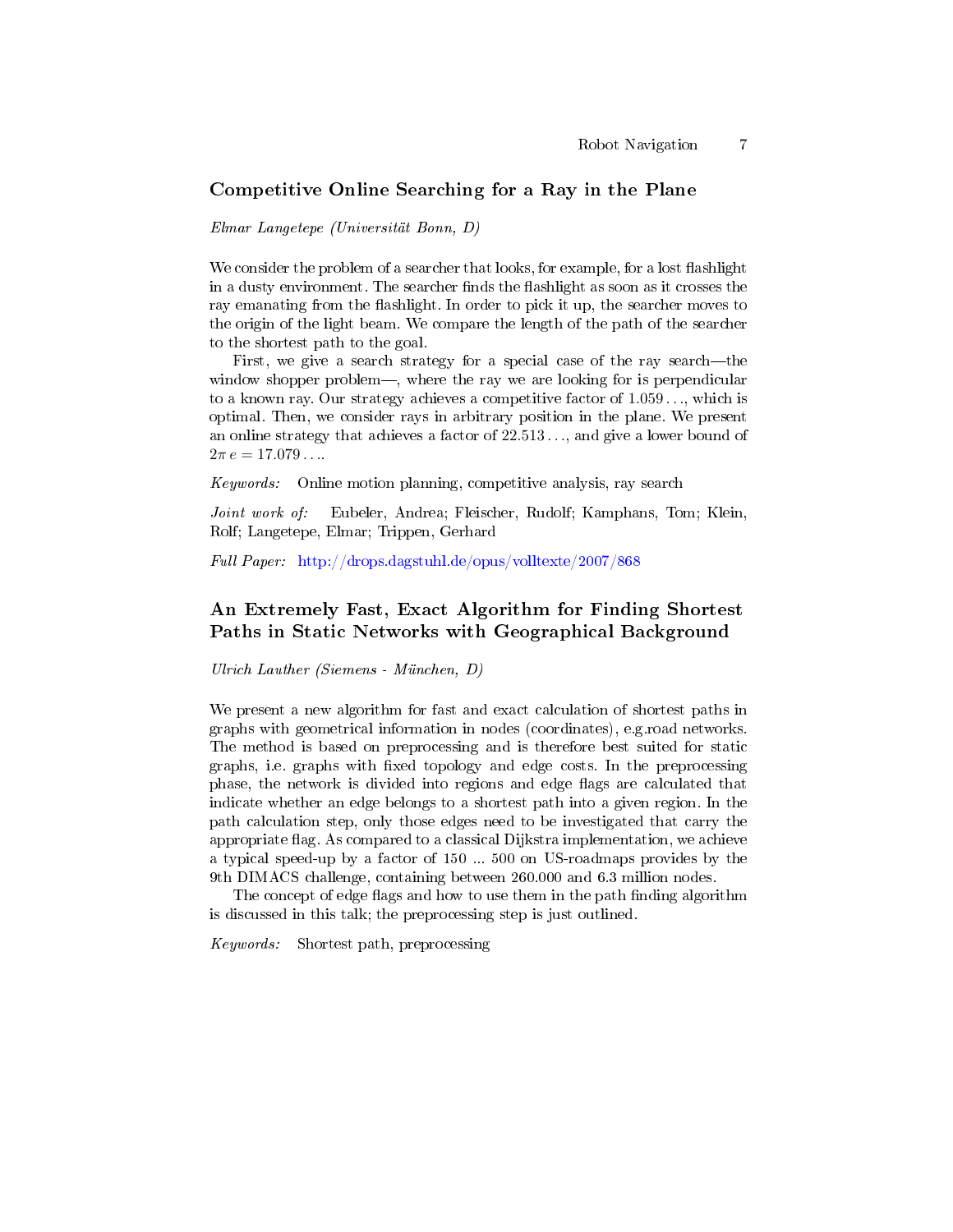## Alternative Models for Online Analysis

Alejandro López-Ortiz (University of Waterloo, CA)

The worst case nature of the competitive ratio can lead to algorithms that focus on the worst case at the expense of the every-day case as well as to lack of separation between algorithms whose performance vary wildly in practice. In particular, when comparing two online algorithms we contrast their performance indirectly using the artifact of the off-line optimum. This leads to, in certain cases, unrealistic predictions of the actual observed behaviour of online algorithms. Many researchers in the field have observed these drawbacks and considered alternatives to the competitive ratio. In this talk we use paging as a case study on how to bridge the gap between theory and practice and extend these conclusions to on-line motion planning. We introduce the concept of cooperative ratio in which the "adversary" actively cooperates with the online algorithm in the construction of the input. This reflects the case of memory access in which programmers and compilers actively seek to minimize unnecessary paging. Similarly in motion planning in robotics in many cases the scene is designed by a friendly, cooperating agent such as an architect and interior designer and hence the worst case can be safely assumed not to occur. Optimal strategies under these assumptions can differ radically from those proposed under the competitive analysis framework.

Joint work of: Angelopoulos, Spyros; Dorrigiv, Reza; López-Ortiz, Alejandro; Munro, Ian

# Self-Localisation and Route Learning in Mobile Robots Through System Identification

Ulrich Nehmzow (University of Essex, GB)

Navigational capabilities in mobile robots can be achieved through symbolic representations of the robot's environment and cognitive reasoning. They can, however, also be achieved through sub-symbolic sensor signal interpretation.

The RobotMODIC project at the Universities of Essex and Sheffield aims to develop a theory of robot-environment interaction that allows to analyse robot behaviour quantitatively, model behaviour through transparent mathematical functions, and to state formal hypotheses about robot behaviour (i.e. make predictions).

As part of this ongoing research, we investigate the relationship between perception and location/action, using transparent system identification techniques. By this method location or route learning ability are encoded as a one-line mathematical expression (a polynomial). The relationship between a robot's perception and its location, therefore, is established as a transparent mathematical function that can be analysed using methods such as analysis, sensitivity analysis or statistics.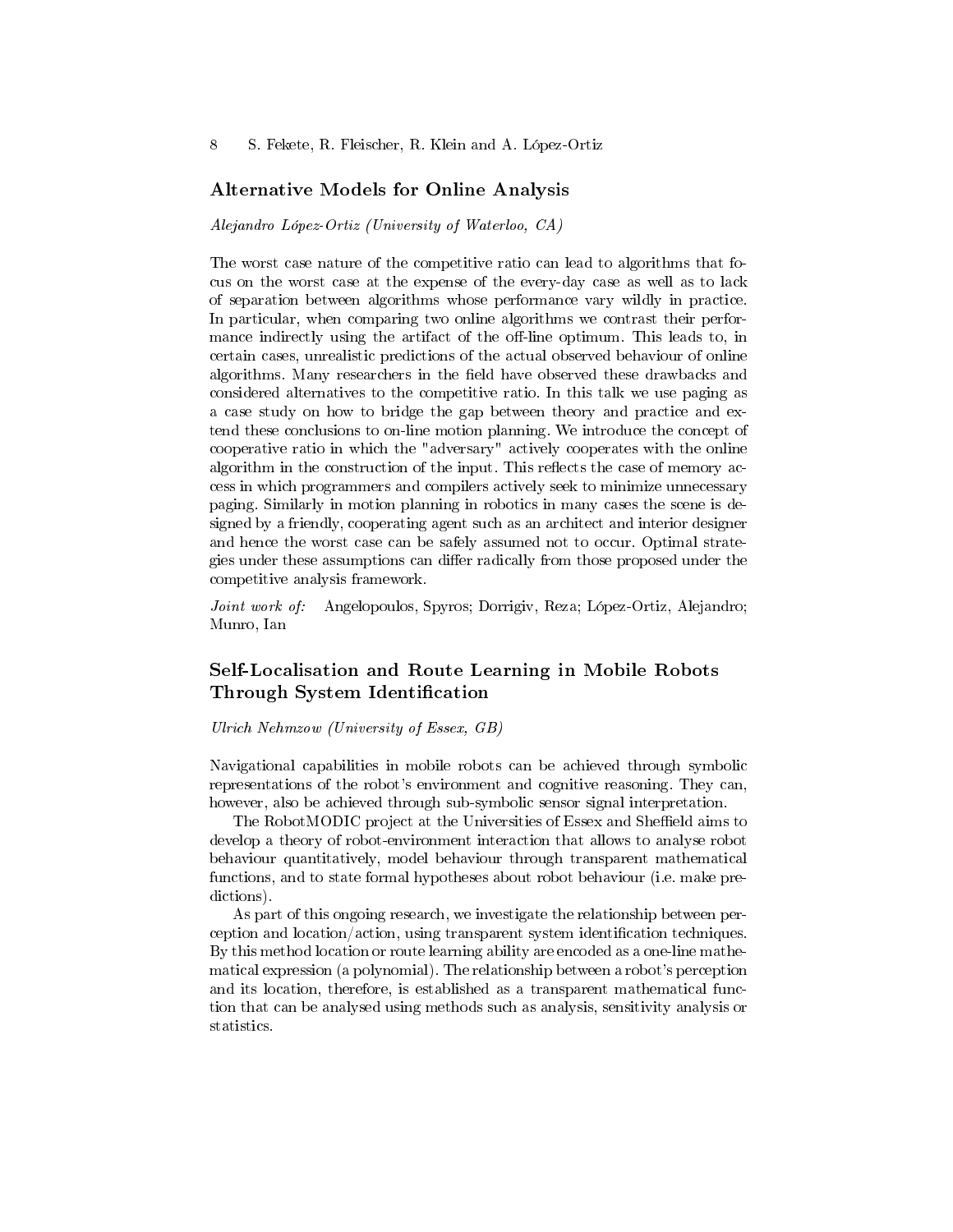This talk will present results of experiments conducted at Essex, in which a Magellan Pro mobile robot was successfully tested on self-localisation and route learning.

Keywords: Analytical robotics, robot modelling, localisation and route learning

Full Paper:

http://cswww.essex.ac.uk/staff/udfn/Quantitative/quantitative.html

See also: Ulrich Nehmzow, Scientific Methods in Mobile Robotics - Quantitative Analysis of Agent Behaviour, Springer Verlag 2006. ISBN: 1-84628-019-2

#### 6D SLAM with Cached kd-tree Search

Andreas Nüchter (Universität Osnabrück, D)

6D SLAM (Simultaneous Localization and Mapping) or 6D Concurrent Localization and Mapping of mobile robots considers six degrees of freedom for the robot pose, namely, the x, y and z coordinates and the roll, yaw and pitch angles. In previous work we presented our scan matching based 6D SLAM approach, where scan matching is based on the well known iterative closest point (ICP) algorithm [Besl 1992]. Efficient implementations of this algorithm are a result of a fast computation of closest points. The usual approach, i.e., using kd-trees is extended in this paper. We describe a novel search strategy, that leads to signicant speed-ups. Our mapping system is real-time capable, i.e., 3D maps are computed using the resources of the used Kurt3D robotic hardware.

Keywords: SLAM, kd tree search

Joint work of: Nüchter, Amdreas; Lingemann, Kai; Hertzberg, Joachim

# Corridors  $-$  a New Paradigm for Path Planning

Mark Overmars (Utrecht University, NL)

Path planning plays an important role in many areas, not only in robotics but also in games and virtual environments.

Techniques like the Probabilistic Roadmap Method (PRM) are though not directly applicable to path planning problems in games. In games we need high quality (natural) paths. After preprocessing path queries should be answered in less that 1 millisecond. And the solution should be flexible enough to avoid other entities and small obstacles, to take constraints on the motion into account and to incorporate tactical constraints.

A new paradigm for path planning is suggested. In this approach we construct a high-quality roadmap of possible motions. The roadmap should be small and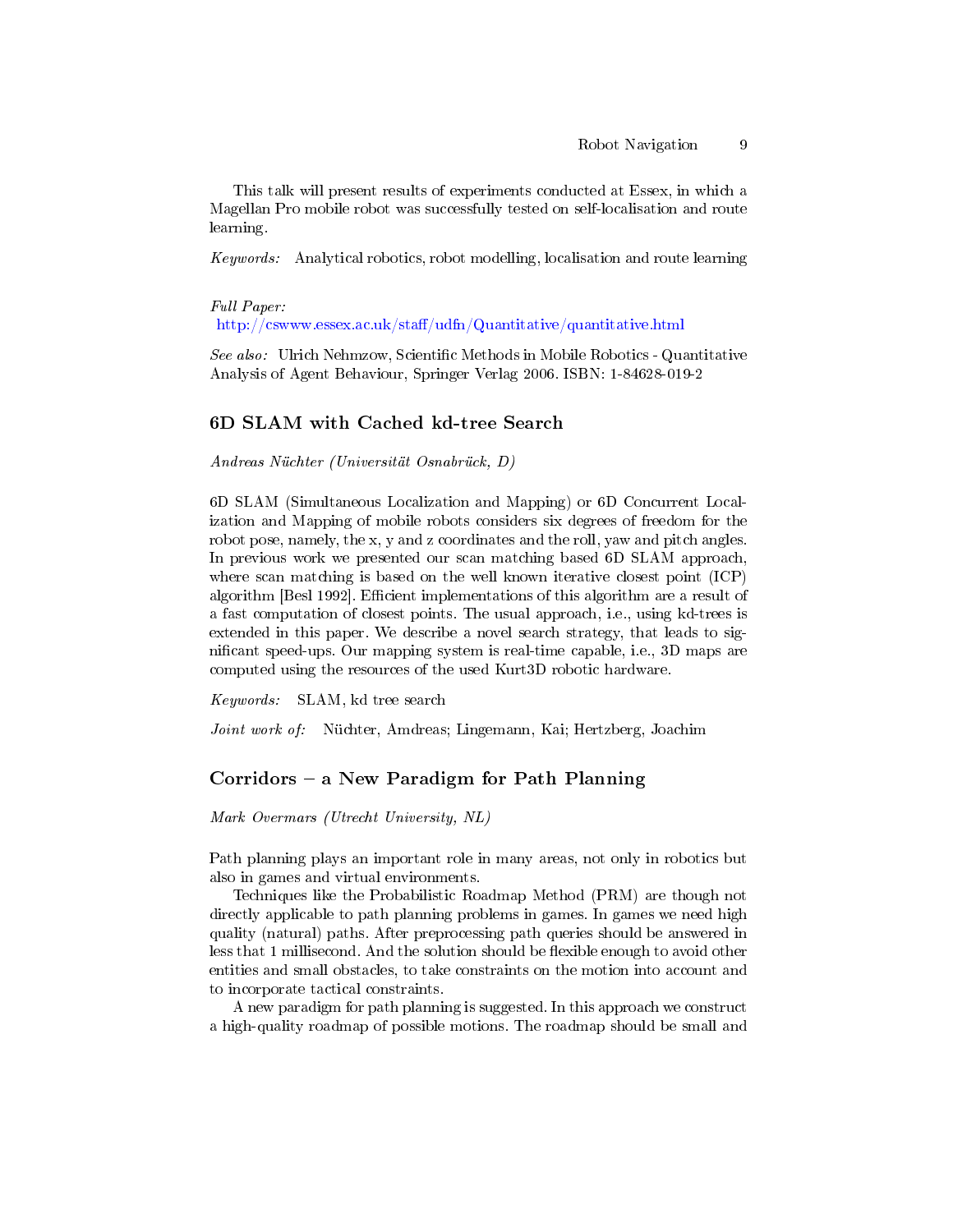have a high clearance. With each position on the roadmap, clearance information is stored in the form of the largest empty disk. During a query, a path is computed in the roadmap. The corresponding clearance information forms a corridor. An attraction point is moved along the path, attracting the moving entity. Using the correct forces, the path for the entity becomes smooth and always stays inside the corridor.

The approach is very flexible. It can handle additional small obstacles using repulsive forces or by locally adapting the corridor. Also it can handle the motion of groups of entities and tactical constraints can easily be integrated. And query times typically are far less than a millisecond, as required.

Keywords: Path planning, corridors, games

## Intelligent Agents - providing a shortest paths service

#### Jörg-Rüdiger Sack (Carleton University - Ottawa, CA)

We discuss an agent-based framework aimed at providing access to, and support for the manipulation of, spatial information. It is designed as an open architecture which can accommodate a large number of mobile users and services possibly distributed across a wide geographical area. Today's users are mobile and are equipped with small powerful devices. Using wireless communication, these devices are/will be capable of exchanging digital data and voice from almost any location. In this talk, we present our architecture which is aimed at replacing a typically monolothical approach with a new dynamic, lean, and customizable system supporting spatially-oriented applications. Here, we present this vision, describe our design of the system. Finally, we discuss a sample shortest path service and report on some experimental results concerning shortest paths.

Keywords: Computational geometry, intelligent agents, systems, navigation, shortest paths

## Polygon Exploration with Discrete Vision

#### Christiane Schmidt (TU Braunschweig, D)

With the advent of autonomous robots with two- and three-dimensional scanning capabilities, classical visibility-based exploration methods from computational geometry have gained in practical importance. However, real-life laser scanning of useful accuracy does not allow the robot to scan continuously while in motion; instead, it has to stop each time it surveys its environment. This requirement was studied by Fekete, Klein and Nüchter for the subproblem of looking around a corner, but until now has not been considered for whole polygonal regions.

We give the first comprehensive algorithmic study for this important algorithmic problem that combines stationary art gallery-type aspects with watchmantype issues in an online scenario. We show that there is a lower bound of  $\varOmega(\sqrt{n})$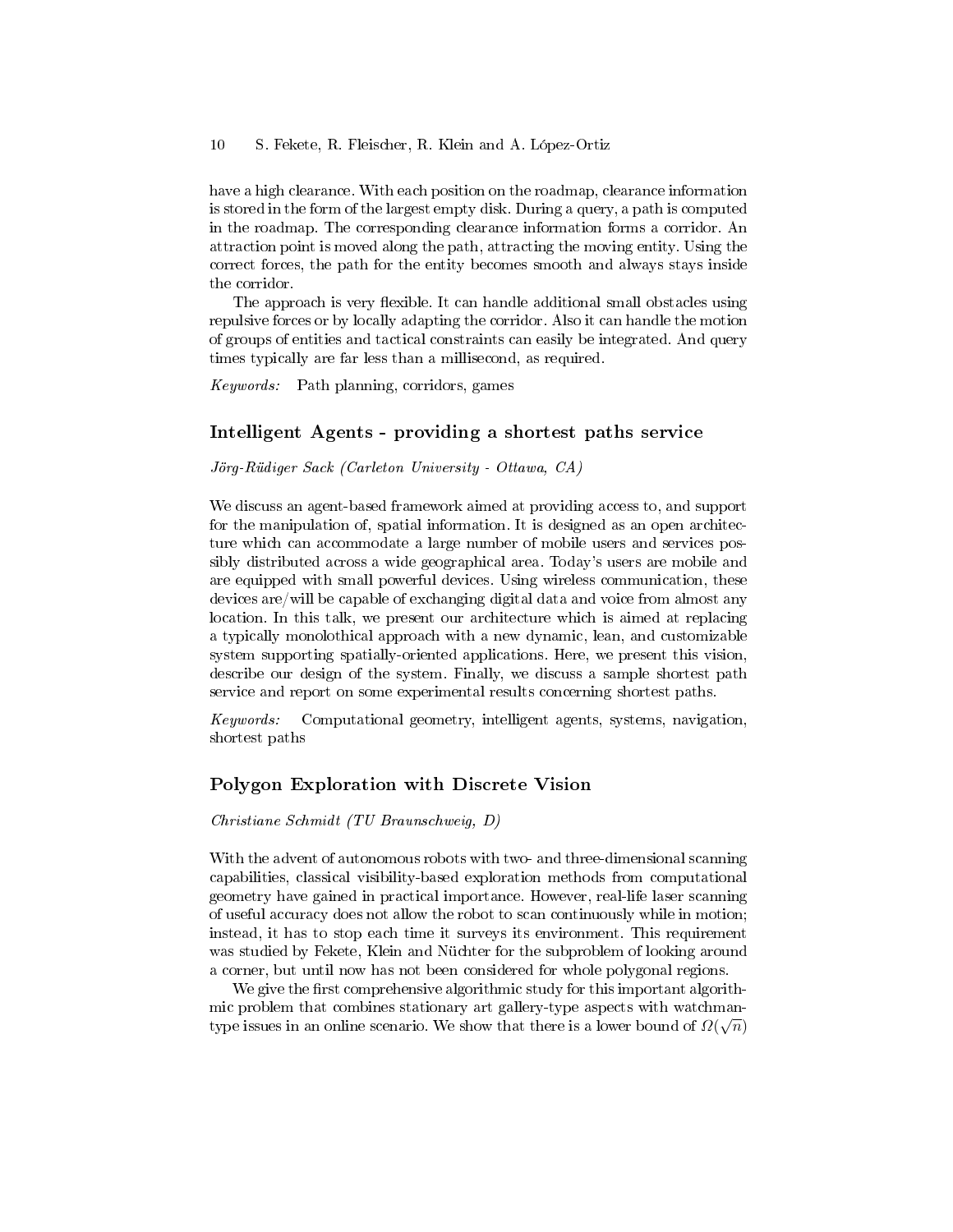on the competitive ratio in an orthogonal polygon with holes; we also demonstrate that even for orthoconvex polygons, a competitive strategy can only be achieved for limited aspect ratio  $A$ , i.e., for a given lower bound on the size of an edge. Our main result is an  $O(\log A)$ -competitive strategy for simple rectilinear polygons, which is best possible up to constants.

Keywords: Searching, scan cost, visibility problems, watchman problems, online searching, competitive strategies, autonomous mobile robots.

Joint work of: Fekete, Sándor; Schmidt, Christiane

Full Paper: <http://drops.dagstuhl.de/opus/volltexte/2007/871>

# Extracting Visibility Information by Following Walls

Anna Yershova (Univ. of Illinois - Urbana, USA)

This paper presents an analysis of a simple robot model, called Bitbot. The Bitbot has limited capabilities; it can reliably follow walls and sense a contact with a wall. Although the Bitbot does not have a range sensor or a camera, it is able to acquire visibility information from the environment, which is then used to solve a pursuit-evasion task. Our developments are centered on the characterization of the information the Bitbot acquires. At any given moment, due to the sensing uncertainty, the robot does not know the current state. In general, uncertainty in the state is one of the central issues in robotics; the Bitbot model serves as an example of how the notion of information space naturally handles uncertainty. We show that state estimation with the Bitbot is a challenging problem, related to the well-known open problem of characterizing visibility graphs in computational geometry. However, state estimation becomes unnecessary to the achievement of the Bitbot's visibility tasks. We show how pursuit-evasion strategy is derived from a careful manipulation with histories of observations, and present analysis of the algorithm and experimental results.

Keywords: Planning, localization, pursuit evasion, visibility

Joint work of: Yershova, Anna; Tovar, Benjamín; LaValle, Steven M.

# Computing Shortest Path amidst Growing Discs in the Plane

Jur van den Berg (Utrecht University, NL)

In this paper we discuss the problem of planning safe paths amidst unpredictably moving obstacles in the plane. Given the initial positions and the maximal velocities of the moving obstacles, the regions that are possibly not collision-free are modeled by discs that grow over time.